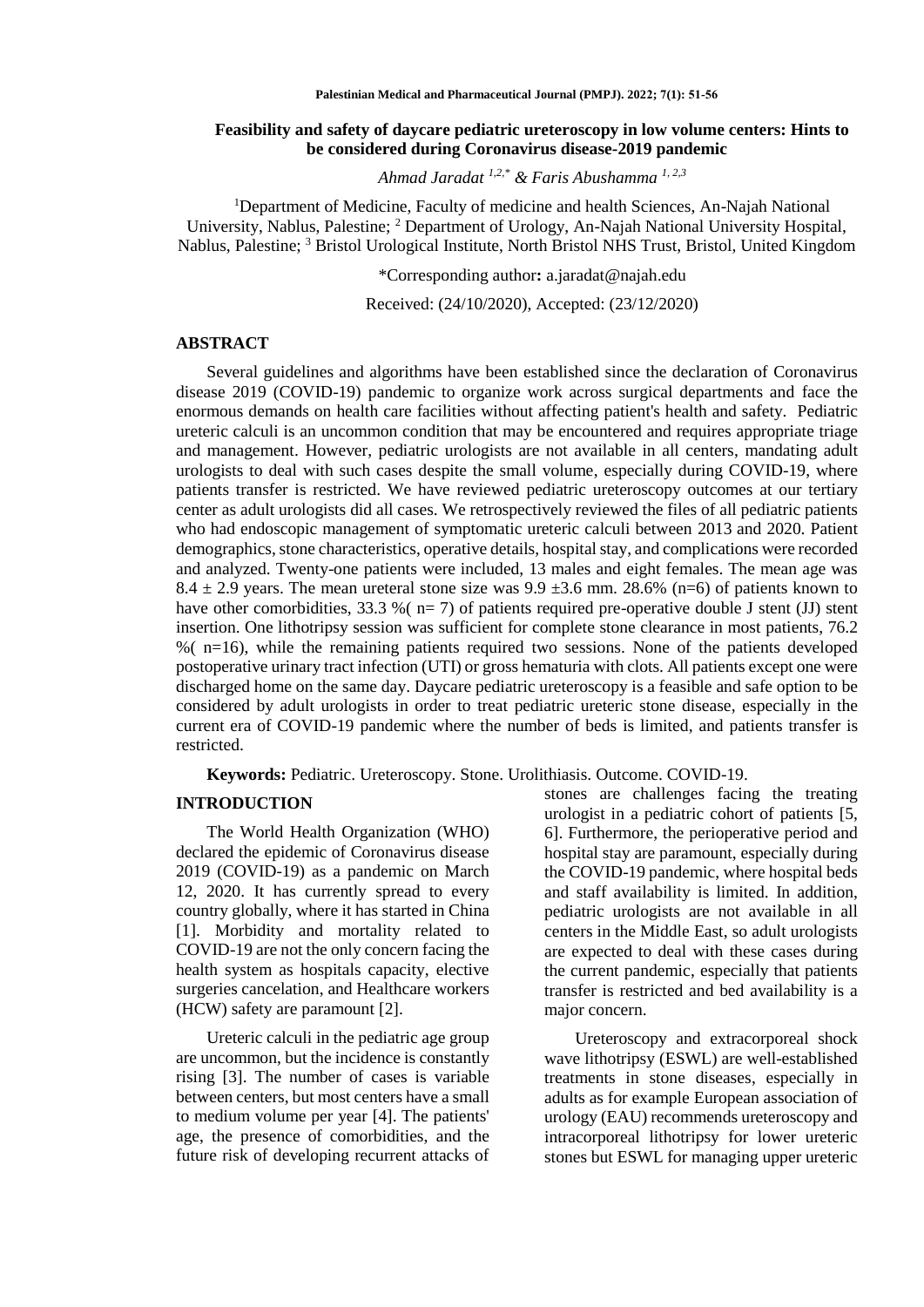stones as the first choice of treatment [\[7\]](#page-4-6). However, pediatrics' ideal approach is still controversial, mostly that younger children less tolerate ESWL, unable to stay always for a long time, and have got a low threshold of pain, which means general anesthesia may be required for ESWL in the pediatric age group. Therefore, pediatric ureteroscopy is the mainstay of acute ureteric calculi in pediatrics [\[8-12\]](#page-4-7).

A recent systematic review shows a comparable outcome for medium (25-49 cases) and high-volume centers ( $\geq 50$  cases) in terms of safety and efficacy in using ureteroscopy for managing pediatric ureteric stones. However, the review excluded low volume centers which reported less than 25 cases similar to our center [\[4\]](#page-4-3).

The main purpose is to evaluate the outcome of daycare pediatric ureteroscopy performed by adult urologists in low-volume centers in the prospect of feasibility and safety. We hope that this message will help in the era of COVID-19, where hospital capacity is limited, and available hospital beds is essentially required for sick patients.

## **METHODS**

We retrospectively reviewed all pediatric patients' records and files (under the age of 18 years) who were treated operatively for symptomatic ureteric stones at our tertiary university hospital between January 2013 and April 2020, after getting the institutional review board (IRB) approval.

Patient demographics (age, gender, and comorbidities), stone characteristics (site, size, and laterality), operative details (preoperative stenting, number of sessions required, and stone-free rates (SFR)), Hospital stay and complications, were recorded and analyzed.

All patients were investigated to confirm the stone location and burden either by noncontrast computed tomographic scan (CT) or an ultrasound scan of the urinary tract.

All sessions were done as a daycare procedure (same-day admission and discharge) under general anesthesia. Three different adult urologists did the procedures. At our center, we use 7.3 French (Fr) semi-

rigid pediatric ureteroscope (Karl Storz), Polytetrafluoroethylene (PTFE) coated guidewire (Boston Scientific), 4 Fr ureteric catheter and 12-18 cm (4 Fr) ureteric stents (Boston Scientific) based on patient age and height. We used 375 Micron laser fiber with variable frequency and energy based on surgeon preference regarding the laser setting. Stone baskets were not used to retrieve stone fragments; instead, stone forceps were used. All patients were evaluated 3 hours postoperative by the surgeon in order to discharge them if clinically suitable on simple analgesia (paracetamol) and oral antibiotics (cefuroxime for 3 days).

Complications were monitored and recorded within 30 days' post-procedure. Success was defined as no residual stone fragments found at the time of stent removal and check ureteroscopy. Thus, visual confirmation of complete clearance was used in our study rather than imaging studies.

# **RESULTS**

Twenty-one patients, 13 males and eight females (61.9 % and 38.1 % respectively) with a mean age of 8.4±2.9 years , referred to the urology department between January 2013 and April 2020 for operative management of ureteric stones.

The mean duration of symptoms before referral was 11.5±19.2 days. 57.1% (n=12) underwent urgent intervention, and the remaining was admitted through the outpatient clinic as elective cases. 6 patients (28.6%) were diagnosed with other comorbidities e.g., bronchial asthma, primary megaureter, hyperoxaluria, chronic kidney disease, Becht's disease, and single functioning kidney.

The mean ureteral stone size was 9.9±3.6 mm. Left side ureteric stones were more prevalent in our cohort 66.7 % (n=14), and also the distal ureteric stone location is more common 66.7% (n=14). The degree of hydronephrosis was classified by ultrasound or CT-scan as mild, moderate, and severe. Severe hydronephrosis was found in 23.8 %  $(n=5)$  of patients, moderate in 47.6%  $(n=10)$ and mild in 28.6% (n=6).

Primary ureteroscopy and laser stone fragmentation was performed in the majority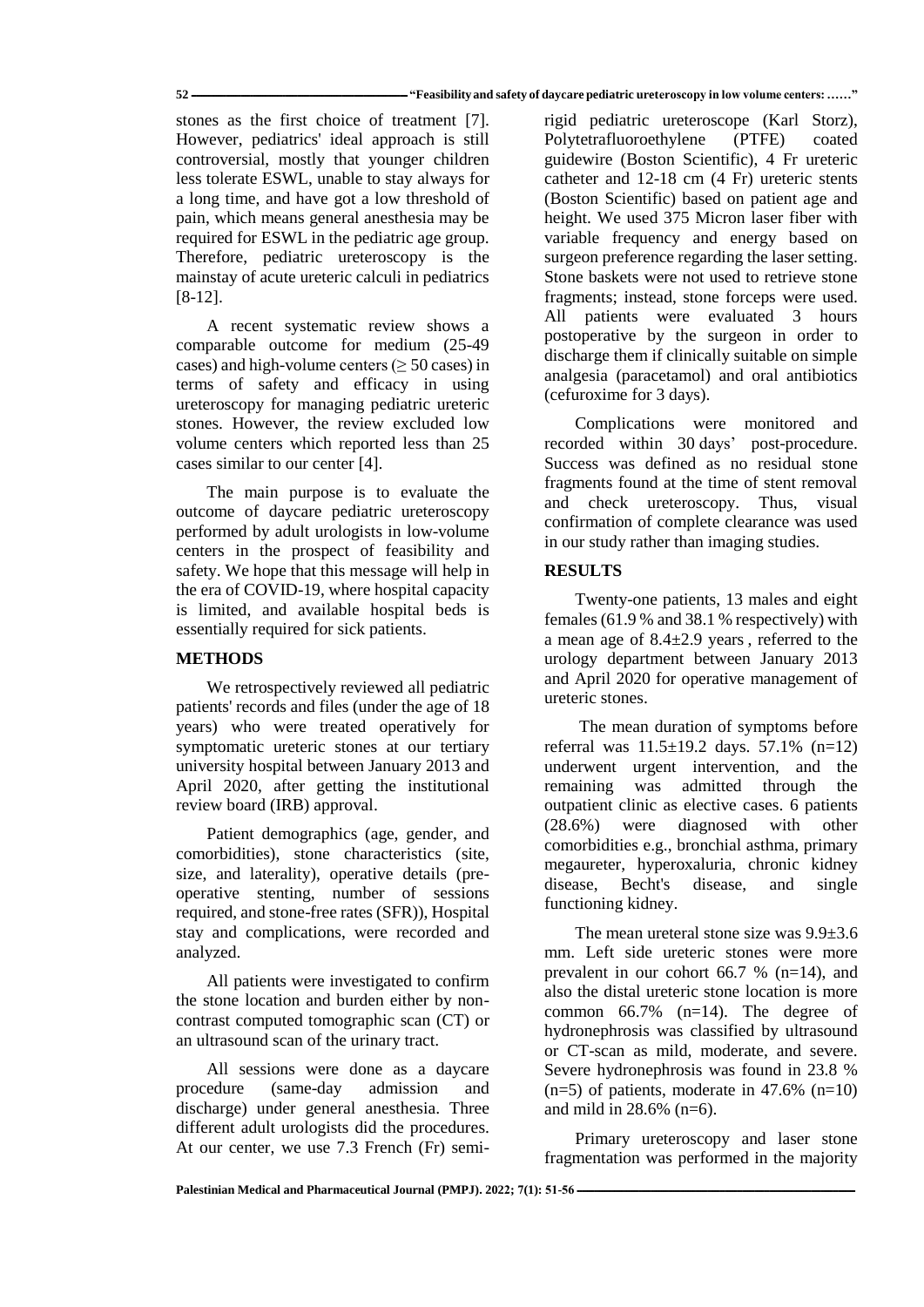#### **Ahmad Jaradat & Faris Abushamma ــــــــــــــــــــــــــــــــــــــــــــــــــــــــــــــــــــــــــــــــــــــــــــــــــــــــــــــــــــــــــــــــــــــــــــــــــــــــــــــــــــــــــــــــــــــــــــ 53**

of cases, 66.7 % ( $n=14$ ), while the remaining 33.3 % (n=7) required upfront double J (JJ) stent insertion either for sepsis or for ureteric dilatation prior to ureteroscopy. Retrograde pyelography at the end of laser lithotripsy was done based on surgeon decision in prolonged lithotripsy cases or the possibility of ureteric injury to look for urine leakage or extravasation. According to our results, it was performed in 52 % (n=11) of patients, with evidence of contrast extravasation was found in one case. Postoperative stenting was routinely performed in all cases, and followup JJ stent removal and ureteroscopy procedure was done within a few weeks where complete stone clearance was confirmed visually.

One laser lithotripsy session was sufficient for complete stone clearance in the majority of patients, 76.2 % ( $n=16$ ), while the remaining patients required two sessions.

None of the patients developed postoperative urinary tract infection (UTI) or gross hematuria with clots.

None of them required emergency readmission (unplanned admission within 30 days after the procedure).

Of most patients, 95.2% (n=20) were discharged home on the same day. The remaining patient who had contrast extravasation in the retrograde pyelogram was admitted for three days and managed conservatively (JJ stent insertion, foley catheter, and intravenous antibiotics). A few weeks later stent was removed, and the patient was followed up with ultrasound at 3 and 6 months postoperatively with no evidence of either hydronephrosis or any other abnormalities.

| Demographics             |                                                       |
|--------------------------|-------------------------------------------------------|
|                          | Total number of patients:21                           |
|                          | Mean Age: $8.8 +/- 2.9$ years                         |
|                          | Duration of symptoms before referral:11.5+/-19.1 days |
|                          | Male to Female Ratio: 1.6:1                           |
|                          | Comorbidities: $28.6\%$ (n=6)                         |
| Stone characteristics    | Stone size: $9.9 + (-3.7)$ mm                         |
|                          | Stone location:                                       |
|                          | upper ureter: $28.6\%$ (n=6)                          |
|                          | Middle ureter: $4.7\%$ (n=1)                          |
|                          | distal ureter: $66.7\%$ (n=14)                        |
|                          | Laterality:                                           |
|                          | Right: $33.3\%$ (n=7)                                 |
|                          | Left: $66.7 \%$ ( $n=14$ )                            |
|                          | Degree of hydronephrosis:                             |
|                          | Mild: $28.6\%$ (n=6)                                  |
|                          | Moderate: $47.6\%$ (n=10)                             |
|                          | Severe: 23.8 % (n=5)                                  |
| <b>Operative Details</b> | Preoperative stenting: $33.3\%$ (n=7)                 |
|                          | Intraoperative retrograde pyelography:52 % $(n=11)$   |
| Results                  | Initial stone free rate:76.2 % $(n=16)$               |
|                          | Final stone-free rate: $23.8(n=5)$                    |
|                          | Complications requiring hospitalization: 4.8% (n=1)   |

Table (1): Outcomes for daycare pediatric Ureteroscopy for large ureteric stones.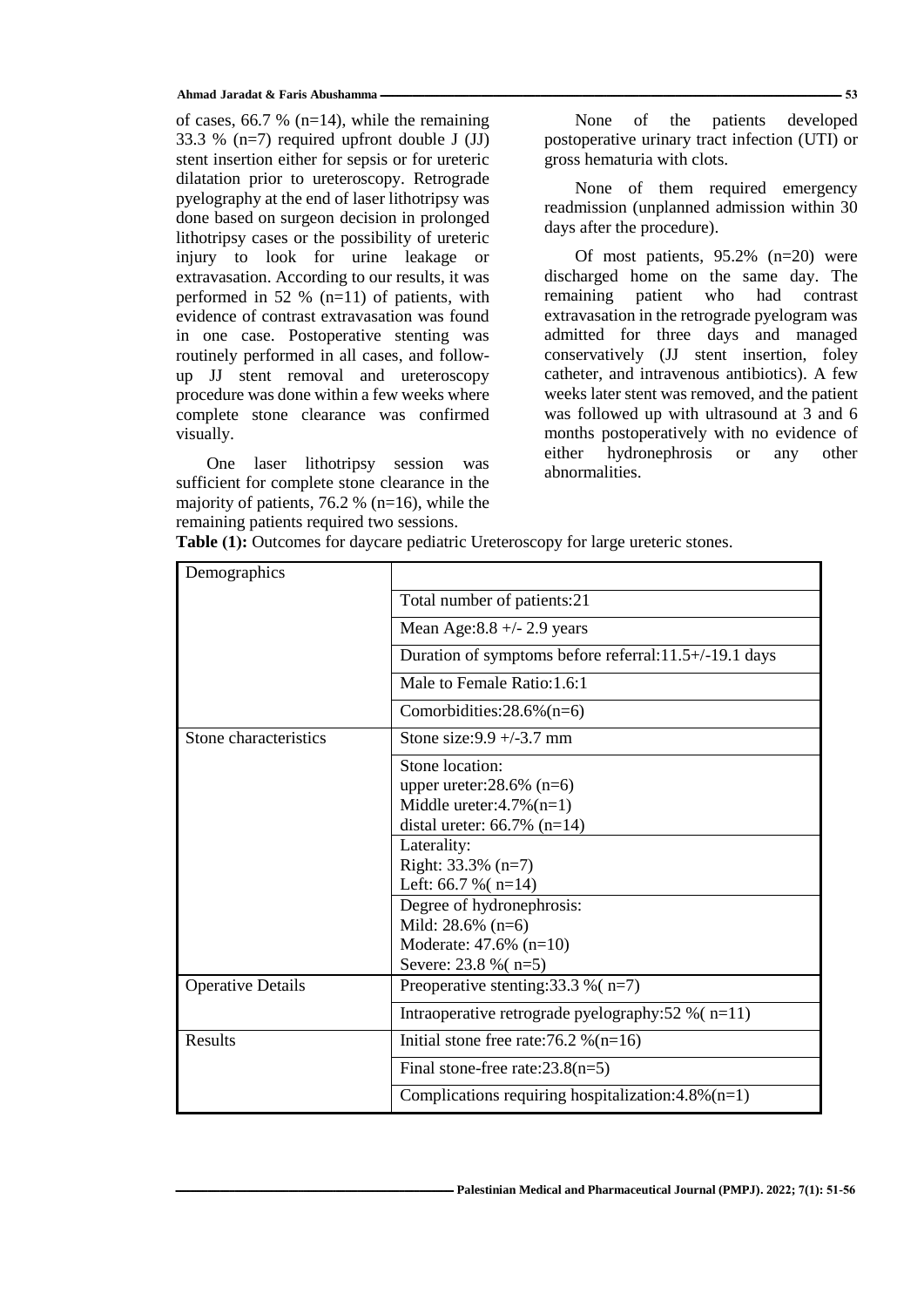### **DISCUSSION**

Several guidelines and recommendations have been established in the Middle East since the declaration of the COVID-19 pandemic in order to arrange work across different medical and surgical departments. For instance, the American college of surgeons recommends the cancelation of all elective surgeries at the beginning of COVID-19 early in 2020. Still, these recommendations are constantly evolving and changing in order to protect medical personal and secure beds for prioritized-sick patients [\[13\]](#page-4-8).

Pediatric ureteric calculi are a rare condition that requires thorough evaluation and meticulous treatment to achieve the best outcome in view of stone-free rate (SFR) with the least possible complications. However, adult urologists don't deal with pediatric stone disease frequently, especially in small volume centers. Furthermore, pediatric urologists and pediatric instruments such as pediatric ureteroscopy, stents, and wires are not always available in all centers. In our study, pediatric ureteroscopy seems to be a reasonable and safe option to be considered by adult urologists even in small volume centers regardless of stone size or location. This is supported by the EAU guidelines, which recommend ureteroscopy and laser lithotripsy as the first modality treatment in pediatric ureteric stones [\[7\]](#page-4-6).

Our experience supports the concept of daycare procedure for pediatric ureteric stones regardless of the site, size, and stone density. However, some patients were required more than one session, but this was not reflected in morbidity or mortality. Furthermore, medical comorbidities present in (28.6%) of our cohorts, such as asthma, Bechet's disease, and cavernous vein thrombosis, did not lead to prolonged admission or serious complications. Thus, we concluded that daycare pediatric ureteroscopy is safe and feasible, supported by several published articles regarding the management of pediatric ureteroscopy [\[11\]](#page-4-9).

The concept of daycare procedures is also currently encouraged and adapted by several centers and regional guidelines, especially in the era of the COVID-19 pandemic. In particular, more available beds are required, and COVID-19 free operational sites concept is encouraged by several health authorities across the middle east [\[14\]](#page-4-10).

The argument of upfront ureteric stenting to avoid complications is still controversial [\[15\]](#page-4-11). A round third of our cohort required a ureteric stent prior to ureteroscopy and laser fragmentation based on surgeon experience to manipulate the ureteric orifice. Age is a key factor as younger patients mainly stenting of upfront needed, supported by the literature as P. Jones et al. highlights the importance of lowering the threshold of upfront stenting for children younger than six years old to perform a safe surgery [\[16\]](#page-5-0).

Stone free rate as a definition of success is variable in the literature as clinical outcome, imaging, and check ureteroscopy at the time of stent removal. All were used previously in the literature to define pediatric ureteroscopy stone success treatment [\[11,](#page-4-9) [12\]](#page-4-12). We used check ureteroscopy at the time of stent removal as an accurate definition of success based on the visualization of stone fragments. Sixteen patients (76.2 %) had just one laser fragmentation session to achieve success with no major complications despite having a relatively large ureteric stone

## **LIMITATIONS**

The retrospective nature of this study and the small sample size are considered minor limitations. However, we aim to show the outcome of such a procedure in low-volume centers in the Middle East to give some hints to similar centers primarily in the era of COVID-19.

### **CONCLUSIONS**

Daycare pediatric ureteroscopy is a feasible and safe option to be considered by adult urologists in order to treat pediatric ureteric stone disease, especially in the current era of COVID-19 pandemic where the number of beds is limited, and patients transfer is restricted.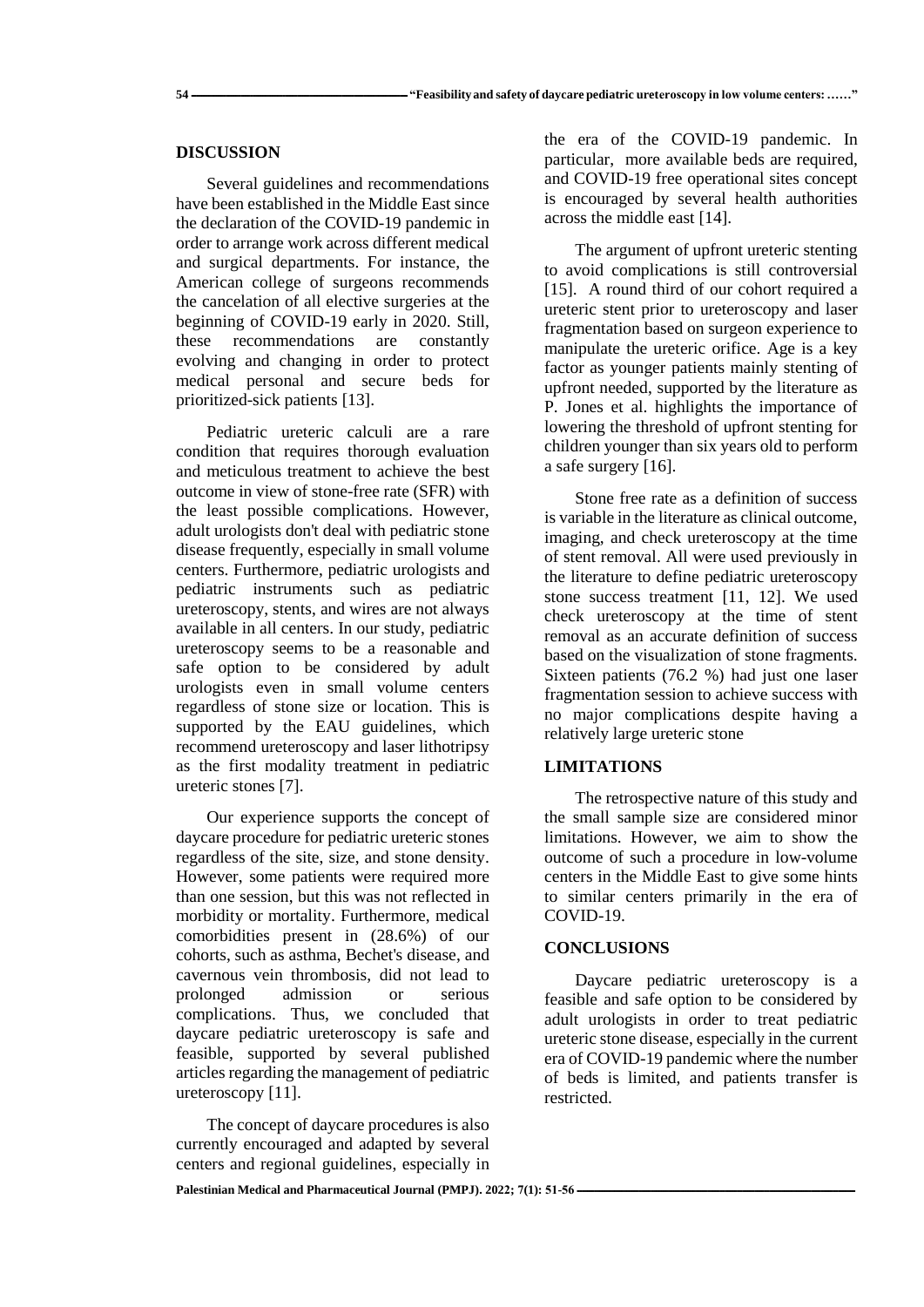## **Competing interests**

The authors declare that they have no competing interests.

# **REFERENCES**

- <span id="page-4-0"></span>1) Huang C, Wang Y, Li X, Ren L, Zhao J, Hu Y, et al. Clinical features of patients infected with 2019 novel coronavirus in Wuhan, China. Lancet. 2020; 395(10223): 497-506.
- <span id="page-4-1"></span>2) Zhou F, Yu T, Du R, Fan G, Liu Y, Liu Z, et al. Clinical course and risk factors for mortality of adult inpatients with COVID-19 in Wuhan, China: a retrospective cohort study. Lancet. 2020; 395(10229): 1054-62.
- <span id="page-4-2"></span>3) Jobs K, Rakowska M, Paturej A. Urolithiasis in the pediatric population current opinion on epidemiology, patophysiology, diagnostic evaluation and treatment. Dev Period Med. 2018; 22(2): 201-8.
- <span id="page-4-3"></span>4) Rob S, Jones P, Pietropaolo A, Griffin S, Somani BK. Ureteroscopy for Stone Disease in Paediatric Population is Safe and Effective in Medium-Volume and High-Volume Centres: Evidence from a Systematic Review. Curr Urol Rep. 2017; 18(12): 92.
- <span id="page-4-4"></span>5) Issler N, Dufek S, Kleta R, Bockenhauer D, Smeulders N, Van't Hoff W. Epidemiology of paediatric renal stone disease: a 22-year single centre experience in the UK. BMC Nephrol. 2017; 18(1): 136.
- <span id="page-4-5"></span>6) Clayton DB, Pope JC. The increasing pediatric stone disease problem. Ther Adv Urol. 2011; 3(1): 3-12.
- <span id="page-4-6"></span>7) European Association of Urology. European Association of Urology Guidelines. 2020 Edition Arnhem, The Netherlands: European Association of Urology Guidelines Office; 2020 [cited 2020 December 20]. Available from: [http://uroweb.org/guidelines/compilation](http://uroweb.org/guidelines/compilations-of-all-guidelines/) [s-of-all-guidelines/.](http://uroweb.org/guidelines/compilations-of-all-guidelines/)
- <span id="page-4-7"></span>8) Salem HK. A prospective randomized study comparing shock wave lithotripsy

and semirigid ureteroscopy for the management of proximal ureteral calculi. Urology. 2009; 74(6): 1216-21.

- 9) Youssef RF, El-Nahas AR, El-Assmy AM, El-Tabey NA, El-Hefnawy AS, Eraky I, et al. Shock wave lithotripsy versus semirigid ureteroscopy for proximal ureteral calculi (<20 mm): a comparative matched-pair study. Urology. 2009; 73(6): 1184-7.
- 10) Iqbal N, Hussain I, Waqar S, Sadaf R, Tashfeen R, Nisa Nabil N, et al. Ureteroscopy for Management of Ureteric Stones in Children - A Single Centre Experience. J Coll Physicians Surg Pak. 2016; 26(12): 984-8.
- <span id="page-4-9"></span>11) Utangac MM, Daggulli M, Dede O, Sancaktutar AA, Bozkurt Y. Effectiveness of ureteroscopy among the youngest patients: One centre's experience in an endemic region in Turkey. J Pediatr Urol. 2017; 13(1): 37 e1- e6.
- <span id="page-4-12"></span>12) Geraghty RM, Jones P, Somani BK. Worldwide Trends of Urinary Stone Disease Treatment Over the Last Two Decades: A Systematic Review. J Endourol. 2017; 31(6): 547-56.
- <span id="page-4-8"></span>13) American College of Surgeons. Recommendations for Management of Elective Surgical Procedures 2020 [cited 2020 December 20]. Available from: https:/[/www.facs.org/covid-19/clinical](http://www.facs.org/covid-19/clinical-guidance/elective-surgery)[guidance/elective-surgery.](http://www.facs.org/covid-19/clinical-guidance/elective-surgery)
- <span id="page-4-10"></span>14) Abushamma F, Jaradat A, Al-azab R, Demour SA, Albuheissi S, Mustafa A, et al. Recommendations and algorithm to deal with urological surgeries in the Middle East during COVID-19 Pandemic: Review article and regional expert opinion. Pal Med Pharm J. 2020; 5(2): 133-9.
- <span id="page-4-11"></span>15) Featherstone NC, Somani BK, Griffin SJ. Ureteroscopy and laser stone fragmentation (URSL) for large  $(\geq/=1$ cm) paediatric stones: Outcomes from a university teaching hospital. J Pediatr Urol. 2017; 13(2): 202 e1- e7.